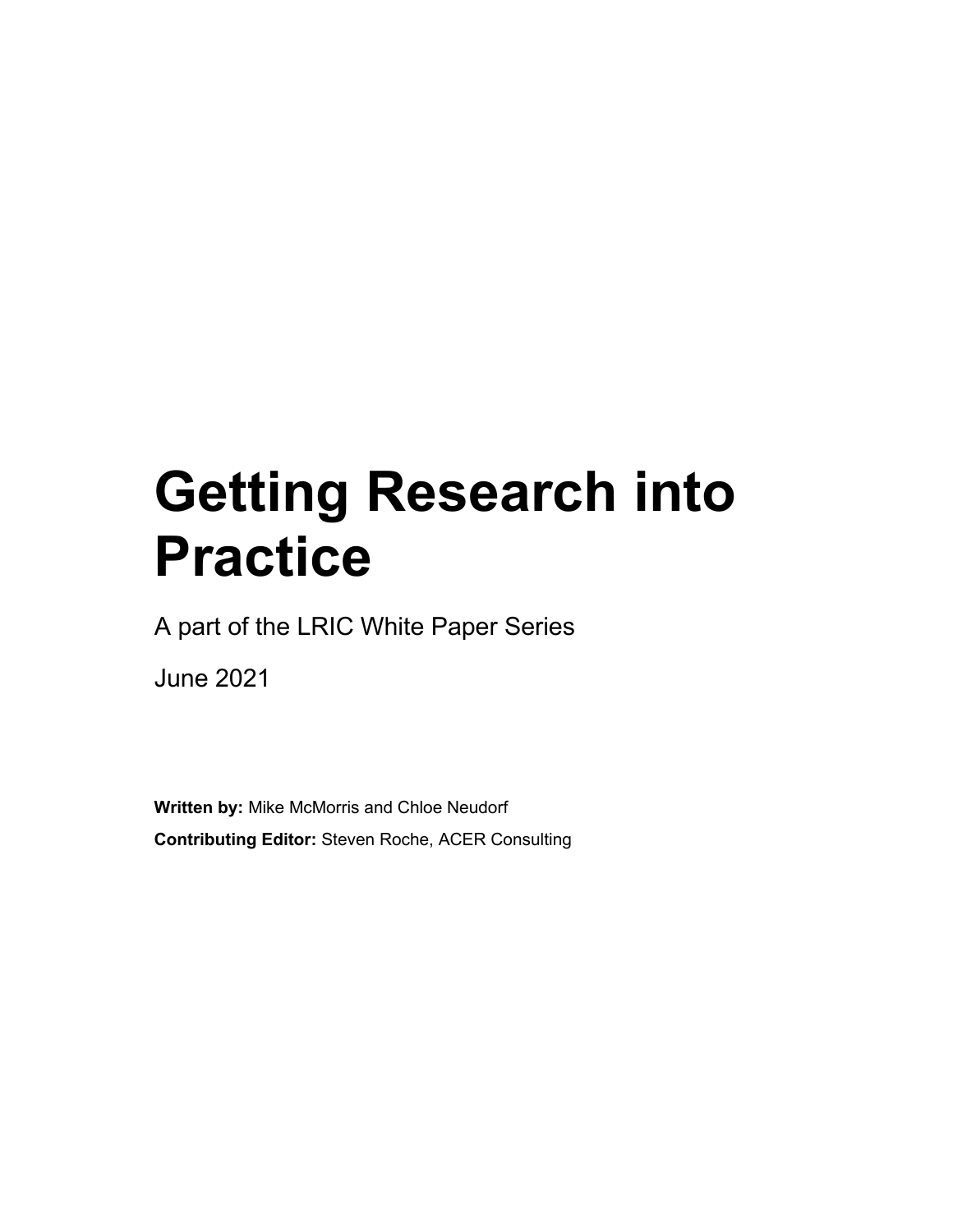

## **What is it?**

Getting Research into Practice (GRIP) is the terminology we are giving to the transfer of information from the provider (e.g. researchers, organizations, academia, advisors) to the receiver (e.g. industry, farmers, practitioners). Regardless of what you call it, getting research into practice remains a challenge. The saying, "it takes two to build a bridge" explains the relationship between the provider and the receiver in this context. And the key here is that this bridge must be two-way to be effective. Both parties can provide a great deal of help and information to each other. In fact, of all the best practices out there designed to help information providers disseminate their information more effectively, the importance of understanding and engaging your audience is perhaps the most critical.

As most in agriculture will appreciate, GRIP is not just about getting research results to producers. Simple knowledge of research results is not enough (in most cases) to motivate change. We need to package up our research messages in creative ways that offers both timely and considerate information. This requires careful planning and effort! For example, we must take into account other relevant research; context of the location, the times and the industry; economics; and appropriate presentation (format, language, channel) when trying to achieve GRIP. Most importantly, research and results must be meaningful in the first place to be adopted by the users. Once again, engagement between both parties, even before the research is started, is necessary for successful adoption.

There is now a plethora of terms designated to the idea of getting research into practice, and we just created a new one. Knowledge Translation and Transfer (KTT) has been used most commonly in Ontario in regards to the scientific community and Ontario Ministry of Agriculture, Food and Rural Affairs (OMAFRA). Knowledge Mobilization (KMb) is commonly used within academia and Extension has been used more traditionally, and still used frequently internationally. GRIP summarizes the process of taking research and getting it into practice by those who can use it and benefit from it. A simple process to understand, however, Ontario, like most other areas, has an opportunity to greatly improve how we accomplish GRIP.

# **Why it matters to the Ontario livestock industry:**

In order for the Ontario livestock sector to be competitive and sustainable, farmers need a system that makes research results accessible in a manner that allows effective decision making on the farm. This is a critical step in a successful innovation system. In Ontario, like most parts of the developed world, direct government involvement in getting research results into action on farms, traditionally known as extension, has decreased significantly. In the 1990's OMAFRA eliminated local county extension in its restructuring, as did many other ministries. In its place they have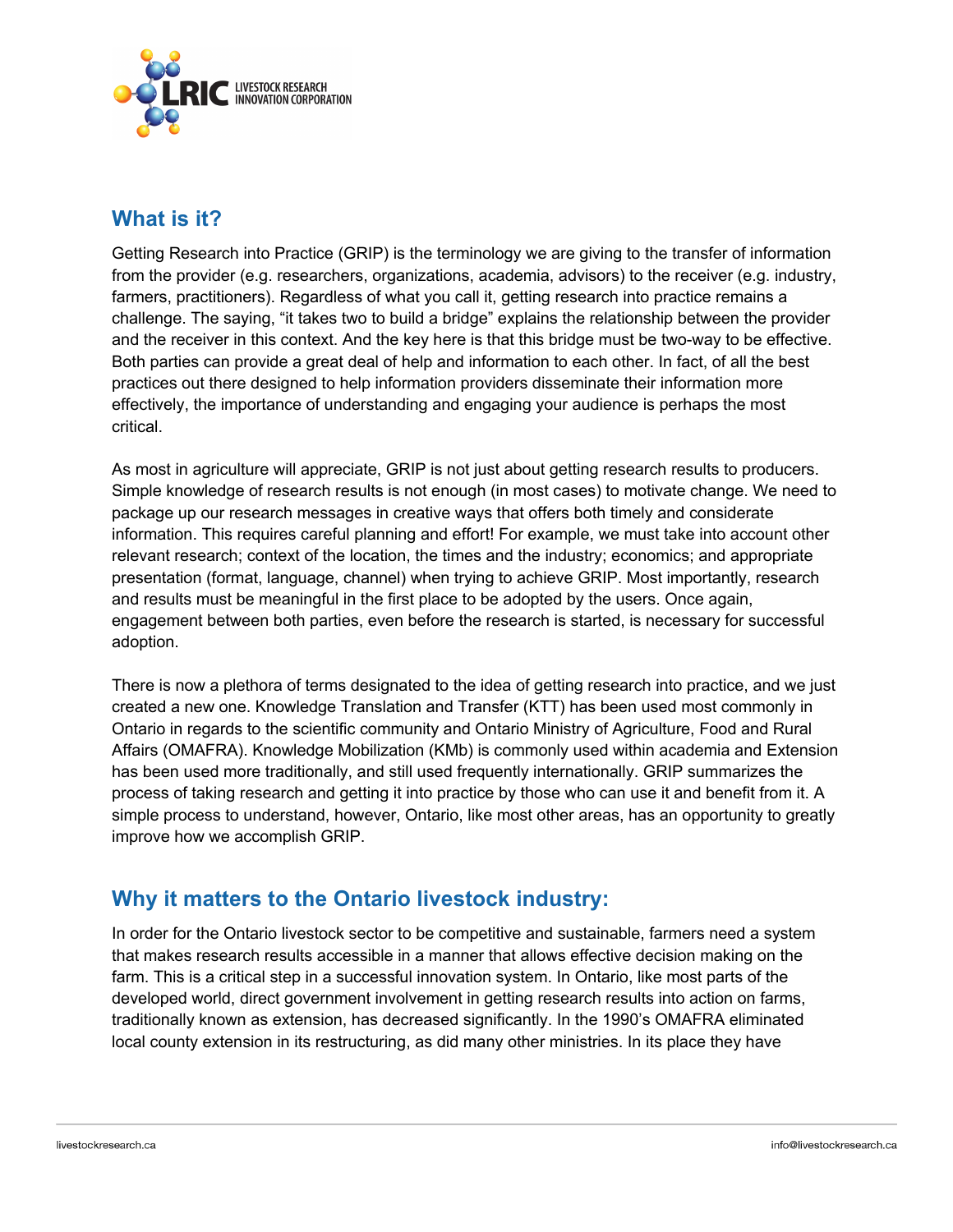

focused on communication with farm intermediaries (e.g. veterinarians, nutritionists, agronomists), and placed more expectations on researchers and industry to facilitate knowledge sharing. While this approach helps ease the financial burden for the government, it relies heavily on these farm advisors to engage in government events and activities designed to educate/inform them, and to consistently communicate with the farmer. Easier said than done!

Over the years, most developed regions, including Ontario, have transitioned from heavy public extension models to privatization and multi-stakeholder collaborative models. Adding complexity to this change is the growth of many new communication channels, such as the internet and social media. A coordinated and functional process has not yet evolved in Ontario, though several current initiatives are underway to help with the transition.

In 2017, the Canadian Advisory Council on Economic Growth released what is known as the "Barton Report". The intent was to identify "bold ideas that will significantly improve Canada's economic growth trajectory". Agriculture was named as one of six sectors with high potential. To reach that potential, agriculture must have a sound innovation system, including a highly functional process for GRIP.

More specific to livestock, alternatives such as plant-based and cellularly derived products are gaining favour with consumers. The livestock sector needs more industry and academia collaboration and engagement. We need cross-sectoral thinking, interdisciplinarity, and more farmerengaged research. We need to gather and coordinate efforts of all parties to create an effective approach to GRIP.

#### **Frameworks and key considerations**

There are many different approaches to GRIP. Approaches differ from the traditional "top-down" to the more progressive "bottom-up". Traditionally the "top-down" approaches follow the teacher to student paradigm, where the knowledge holder/creator (e.g researcher) transfers the knowledge to the receiver (e.g. producer). While this one-way transfer of information is efficient, and can be effective, it is also fraught with challenges. Whereas the "bottom-up" approach encourages a twoway sharing of information and constructive discussion, which has often been shown to be effective as it provides the end-user with a voice and ensures results are more adequately tailored to needs. Although, it should be noted that there are numerous factors that ultimately influence success, not simply the use of one style of approach.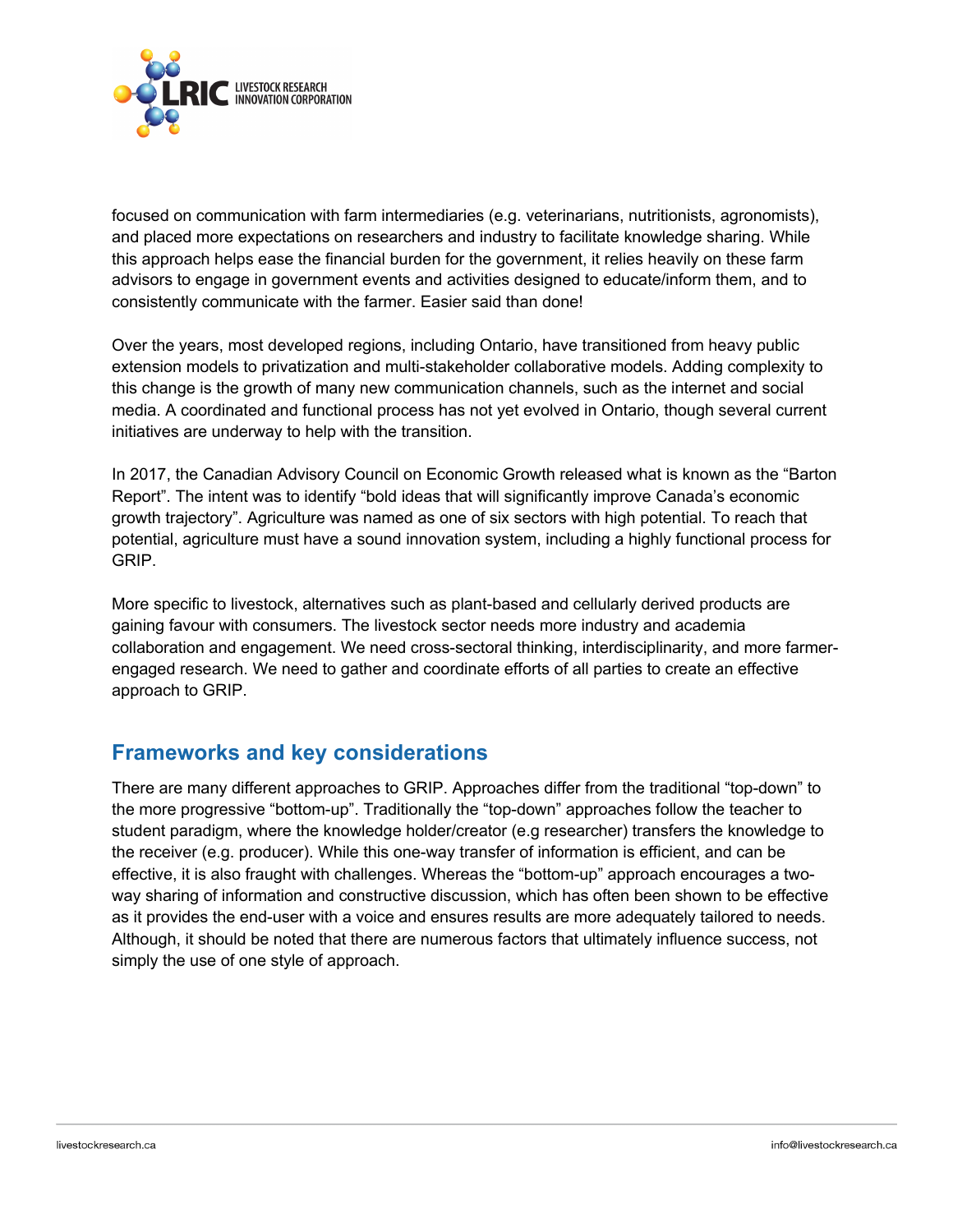

There are many frameworks and methods out there for researchers to use, which offer step-by-step guides for creating a plan for GRIP. For example, the Understanding-User-Context Framework for knowledge translation provides five steps that are provided as an outline to engage translation between researchers and users, these steps are found in many frameworks and summarize the key points of GRIP (Jacobson et al., 2003):

- 1. *The user group:* Who is the intended audience?
- 2. *The issue:* What is the issue motivating this project?
- 3. *The research:* What research are you hoping to conduct?
- 4. *The researcher-user relationship:* What is the relationship between the researcher and user group and what can be learnt from each other?
- 5. *The dissemination strategies:* How will you, the research, connect, disseminate and communicate with the user group?

Most importantly, benefits of getting involved in GRIP not only accrue to the end-users. This list of 4 benefits to GRIP show insight into the outcome of dissemination for a research project:

- 1. *Continuous Improvement:* Evaluating the effectiveness of your GRIP strategies allows for the ability to make continuous improvements in the future.
- 2. *Paving the Way:* The process gains exposure not only for your project, but for future collaboration with outside parties.
- 3. *Relevance & Application:* Allows you to better understand your project's usability and real world application by communicating with users and farmers.
- 4. *Engagement:* Increases encounters with researchers, farmers, and users through networking with organizations such as LRIC. Allows for future collaboration between industry, academia and private parties.

#### **What is not working?**

The livestock sector in Ontario has been clear in their message that the current system is not as functional enough to meet their needs. Aside from the confusion of naming (e.g. KTT versus extension), the roles for each player involved are not clear. There is also a disparity in terms of resources and overall capacity among industry, academics, private sector, and public sector stakeholders. Improvement can only happen if all parties agree that change is needed followed with honest critical assessment of the current situation, where we need to be and how we can all work together to get there.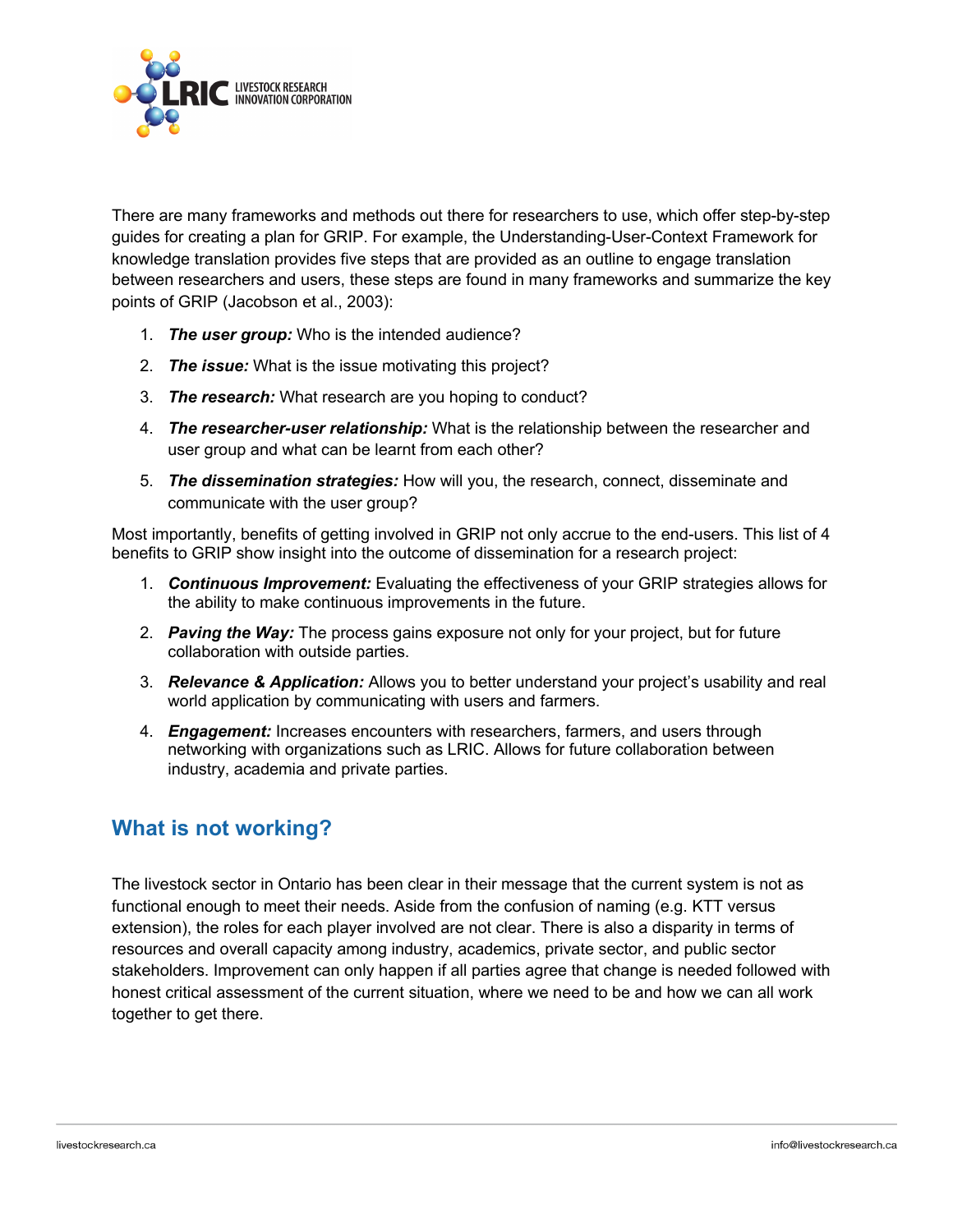

Ataharul Chowdhury, a professor at the University of Guelph, along with his colleagues Odame and Leeuwis (2014), researched the roles of public extension agency in Bangladesh to strengthen innovation. His findings suggested that obstacles in the agricultural extension agency are related to the linear ("top down") paradigm of technology and knowledge transfer, and dependence on public service (Chowdhury et al., 2014). These findings show some insight into the current issues with GRIP in Ontario Agri-food.

However, a "top-down" approach is not the only challenge we face in Ontario. Increasingly, researchers have been asked to take a more active role getting their research into practice; a role that is not always possible, welcomed, or even understood. The accomplishment of having your research in practice is often an overlooked form of success, when it comes to traditional academic standards. Simply put, researchers are rarely rewarded for, or even expected to, ensure their research results are widely adopted. We cannot paint everyone with one brush. Some researchers are exceptional at this! Others however, have no interest, training, or resources for it. In these circumstances, we need other stakeholders to pick up the torch. However, whose responsibility this is, and who will pay for it, remain some of the unanswered questions. Industry can and has taken a more active role, but there are vast differences in the capacity (funding, organization, major vs minor species) of different livestock sectors (e.g. dairy versus sheep) to take on functions within a successful process. This has led to a rise in non-profit organizations and private advisory services. However, the former is often focused on specific sectors and/or topics, and often limited in resources. The latter provides tailored services, but GRIP is influenced by their awareness of research knowledge, specific service offerings; not to mention each advisor possesses a unique set of interests that influences what information is shared.

There most certainly is a demand for active stakeholders that are focused on improvement in evaluation methods, dissemination strategies, relationship building and facilitation of new innovation in GRIP. There are important questions that need to be asked and considerations that must be made when trying to understand how each major stakeholder group (i.e. industry, academia, public sector and private sector) can help achieve GRIP. For example:

- How involved are farmers supposed to be in disseminating new research?
- What return on investment is industry seeing from research if this dissemination system is not functioning well?
- What expectations do academics have for GRIP? Who is ensuring their follow-through with GRIP in research projects?
- Does the public sector have a responsibility to support and fund dissemination between groups?
- Should the private sector become more reliable to industry and academia for GRIP?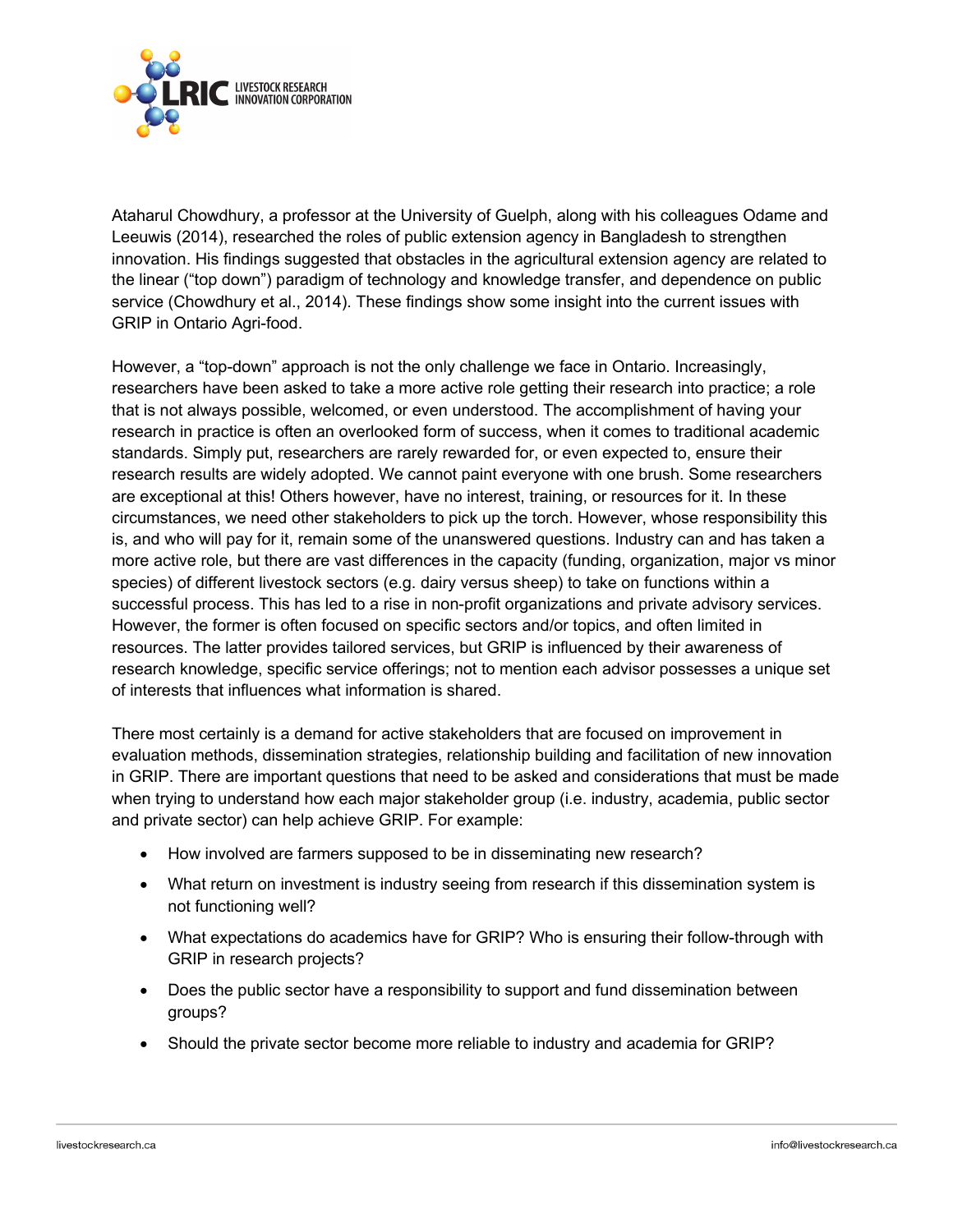

#### **What can we do?**

Australia faced similar challenges with GRIP as Ontario, however, with a series of changes to their system they have come out on the other side. With the addition of user-pay models, embracing new roles and facilitative services, support from the private sector and investment from the public, Australia's extension challenges were overcome (Coutts & Roberts, 2011). Coutts and Roberts' also stress the need for multiple models in extension to evaluate capacity building and cater to a wide variety of users (2011). Each research project is unique and may require a different model to successfully disseminate the knowledge and information.

Some of the key actions we need to consider for the Ontario livestock industry include (Roche, 2014):

- *Focusing on integrated GRIP strategies:* The process of GRIP starts before the project starts and is ongoing throughout the research and follows afterword
- *Capacity building:* From increased financial supports, to making use of facilitators and innovation brokers, to developing and offering more robust training and mentorship
- *Openness to divergent methods and practices:* GRIP is not one size fits all, patience and flexibility with new and different frameworks may be required. Most importantly, we must have increased scholarship on GRIP
- *Fostering critical relationships and networking:* Creating a network of people and organizations with relevant skills and insight improves relationships and aids dissemination
- *Developing private sector services and industry services:* Improving upon services and developing resources creates more effective collaboration

# **Do's and Don'ts of GRIP**

**Do Collaborate:** You need to have working relationships with the relevant industry and truly tie into their systems, understand their needs and take their advice.

**Do Use a Variety of Channels:** Based on the target audience, a good approach will always involve several channels (written in a magazine, video, twitter, websites, etc… even better, on farm demonstration).

**Do Remember the System:** Every change, adaptation or new thing introduced at the farm level is being introduced into a system that was working pretty well before you got there. This is where understanding and acknowledgement of the holistic approach to farming is helpful!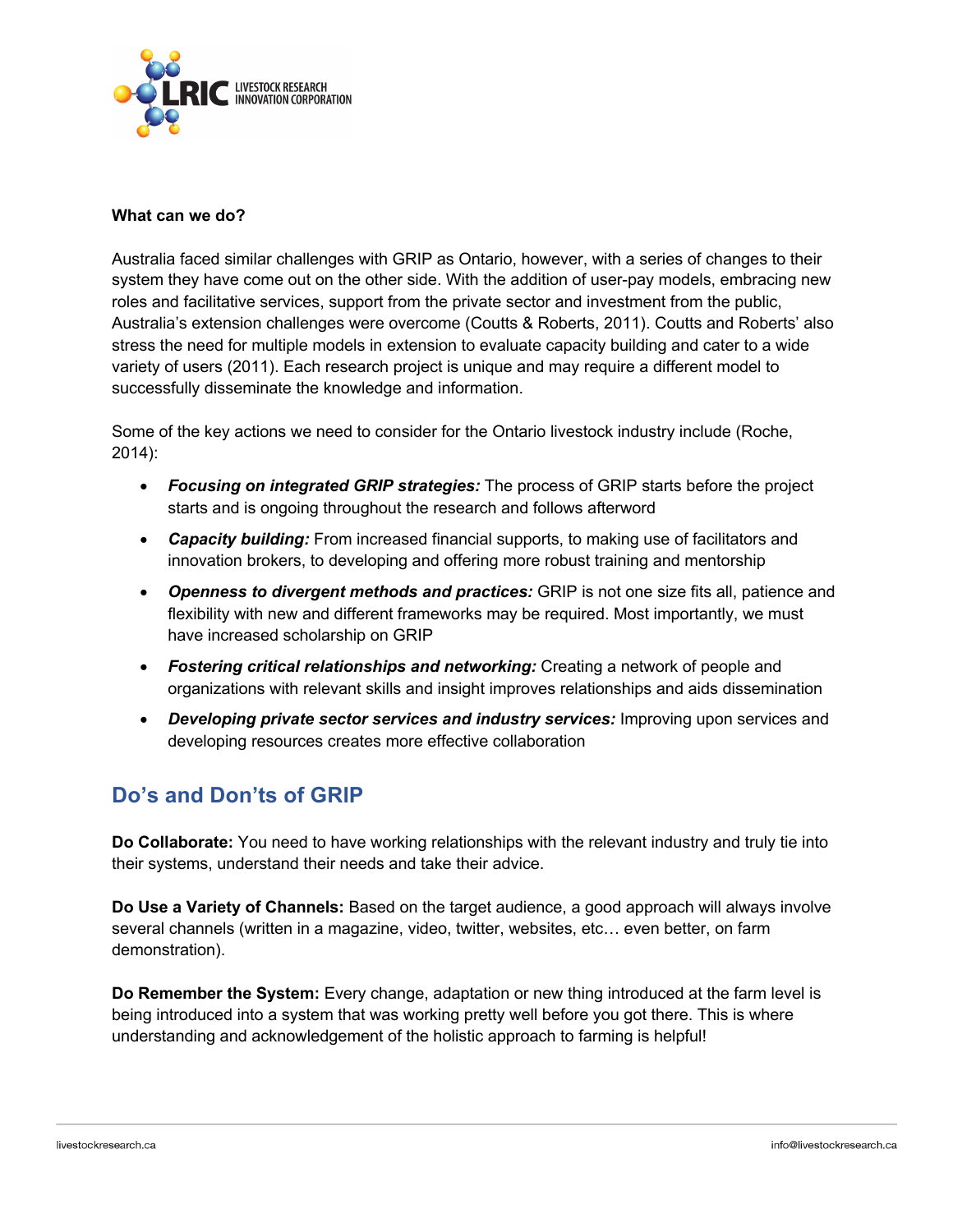

**Don't Stop at KTT:** As we know KTT today, most would argue that it is only the first step of many needed to see widespread, lasting on-farm-change as a result of research. Those committed to making a difference need to think beyond simple dissemination and focus on more sustained engagement.

**Don't Forget to Define Your Target Audience:** Who benefits from your work? What are their characteristics? How do they prefer to receive new information? What is their current level of knowledge, attitude, and behaviour regarding this topic? Be strategic and considerate when choosing the medium(s) for information dissemination.

**Don't Forget About Diversity:** Within any target audience, there will be people that want the one point, those that want the one-page paper and the few that want it all (including links to research papers).

**Don't Start When the Project is Over:** Good GRIP happens throughout the project and is an iterative process… more than that, it starts BEFORE the project begins, as you design the research objectives, audience for results, etc.

# **Research Gaps**

- Understanding adoption and GRIP as a process
- Understanding the Ontario context of GRIP
- Building GRIP capacity
- Improving collaboration between industry, academics, public sector and private sector

#### **Innovation Gaps**

- Resources for publishing KTT works for public view
- Outcome evaluations shared to academics to improve future KTT